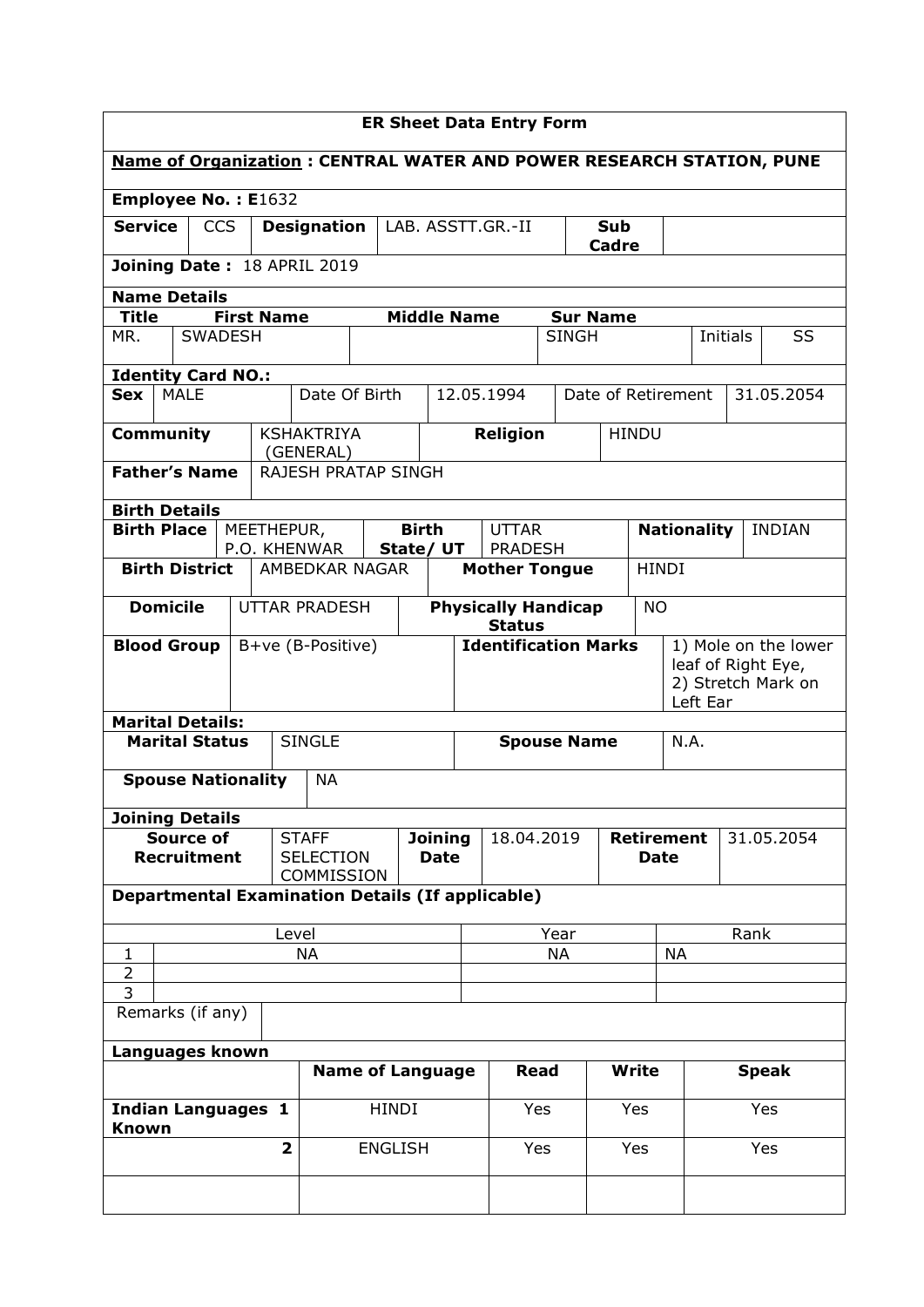| <b>Foreign Languages</b> | <b>ENGLISH</b> | Yes | Yes | Yes |
|--------------------------|----------------|-----|-----|-----|
| Known                    |                |     |     |     |
| ∽                        | $- - -$        |     |     |     |
| a                        | $- - -$        |     |     |     |

## Details of deputation (if applicable)

| Name of the Office | Post held at that<br>time in parent office | Name of post<br>selected for)<br>deputation | Period of deputation |      |  |  |
|--------------------|--------------------------------------------|---------------------------------------------|----------------------|------|--|--|
|                    |                                            |                                             | Since                | From |  |  |
|                    |                                            |                                             |                      |      |  |  |

## Details of Foreign Visit

| SI.<br>No. | Place of Visit | Date of<br>visit | Post held at<br>that time | Whether it<br>is a<br>personal or<br>official visit | Details of visit |
|------------|----------------|------------------|---------------------------|-----------------------------------------------------|------------------|
|            |                |                  |                           |                                                     |                  |

## Transfer/Posting Detail (if applicable)

| Place                                                                                                     |  | Period of posting            |                              |                |                              |              |                              |  |
|-----------------------------------------------------------------------------------------------------------|--|------------------------------|------------------------------|----------------|------------------------------|--------------|------------------------------|--|
|                                                                                                           |  |                              | Since                        |                |                              |              | From                         |  |
| Qualification (Use extra photocopy sheets for multi qualifications, experience, training, awards details) |  |                              |                              |                |                              |              |                              |  |
| Qualification                                                                                             |  |                              | <b>Discipline</b>            |                |                              |              | <b>Specialization 1</b>      |  |
| B.Sc. (Hons.)                                                                                             |  |                              | <b>COMPUTER SCIENCE</b>      |                |                              |              | <b>COMPUTER SCIENCE</b>      |  |
| P. G. Diploma in Computer                                                                                 |  |                              | <b>COMPUTER APPLICATIONS</b> |                |                              |              | <b>COMPUTER APPLICATIONS</b> |  |
| Applications                                                                                              |  |                              |                              |                |                              |              |                              |  |
| Master of Computer                                                                                        |  | <b>COMPUTER APPLICATIONS</b> |                              |                | <b>COMPUTER APPLICATIONS</b> |              |                              |  |
| Applications (M.C.A.)                                                                                     |  |                              |                              |                |                              |              |                              |  |
| Year                                                                                                      |  | <b>Division</b>              |                              | CGPA / % Marks |                              |              | <b>Specialization 2</b>      |  |
| 2013                                                                                                      |  | <b>FIRST</b>                 | 60.725                       |                |                              |              |                              |  |
| 2016                                                                                                      |  | <b>FIRST WITH</b><br>77.30   |                              |                |                              |              |                              |  |
|                                                                                                           |  | <b>DISTINICTION</b>          |                              |                |                              |              |                              |  |
| 2018                                                                                                      |  | <b>FIRST</b>                 | 73.00                        |                |                              |              |                              |  |
| <b>Institution</b>                                                                                        |  | <b>University</b>            |                              | <b>Place</b>   |                              | Country      |                              |  |
| <b>SHAHEED SUKHDEV</b>                                                                                    |  | UNIVERSITY OF DELHI          | EAST DELHI,                  |                |                              | <b>INDIA</b> |                              |  |
| <b>COLLEGE OF BUSINESS</b>                                                                                |  |                              |                              |                | <b>DELHI</b>                 |              |                              |  |
| STUDIES (SSCBS)                                                                                           |  |                              |                              |                |                              |              |                              |  |
| <b>INDIRA GANDHI</b>                                                                                      |  | <b>INDIRA GANDHI</b>         |                              | NEW DELHI,     |                              | <b>INDIA</b> |                              |  |
| <b>NATIONAL OPEN</b>                                                                                      |  |                              | <b>NATIONAL OPEN</b>         |                | <b>DELHI</b>                 |              |                              |  |
| UNIVERSITY (IGNOU)                                                                                        |  |                              | UNIVERSITY (IGNOU)           |                |                              |              |                              |  |
| <b>INDIRA GANDHI</b>                                                                                      |  |                              | <b>INDIRA GANDHI</b>         | NEW DELHI,     |                              |              | <b>INDIA</b>                 |  |
| <b>NATIONAL OPEN</b>                                                                                      |  | <b>NATIONAL OPEN</b>         |                              |                | <b>DELHI</b>                 |              |                              |  |
| UNIVERSITY (IGNOU)                                                                                        |  |                              | UNIVERSITY (IGNOU)           |                |                              |              |                              |  |
| <b>Experience</b>                                                                                         |  |                              |                              |                |                              |              |                              |  |